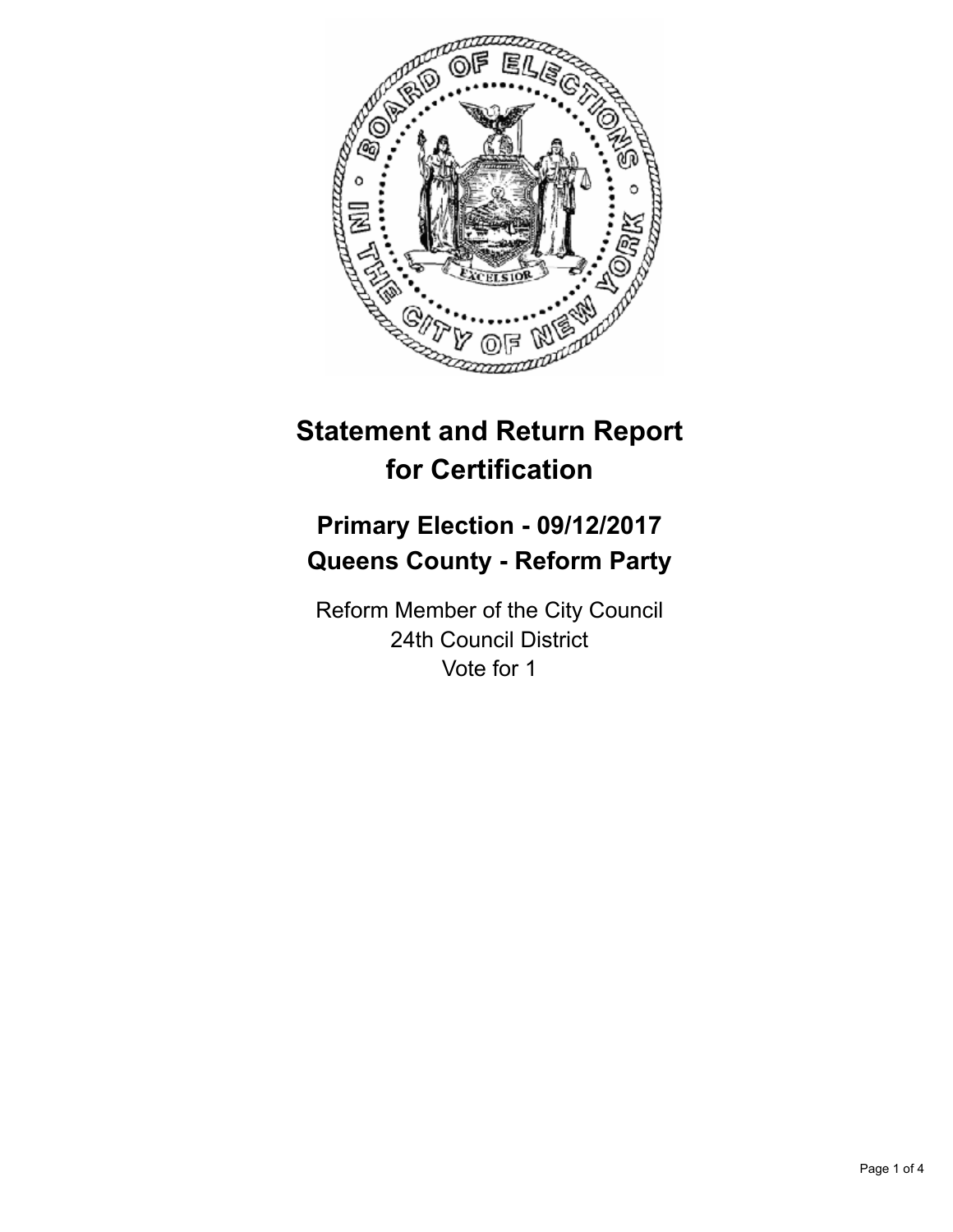

#### **Assembly District 24**

| <b>PUBLIC COUNTER</b>                                    | 39             |
|----------------------------------------------------------|----------------|
| <b>MANUALLY COUNTED EMERGENCY</b>                        | 0              |
| ABSENTEE / MILITARY                                      | 8              |
| AFFIDAVIT                                                | 0              |
| <b>Total Ballots</b>                                     | 47             |
| Less - Inapplicable Federal/Special Presidential Ballots | 0              |
| <b>Total Applicable Ballots</b>                          | 47             |
| FAHA T. RAHMAN (WRITE-IN)                                |                |
| MOHAMMAD T RAHMAN (WRITE-IN)                             | 18             |
| RORY LANCMAN (WRITE-IN)                                  | $\overline{2}$ |
| UNATTRIBUTABLE WRITE-IN (WRITE-IN)                       | 5              |
| <b>Total Votes</b>                                       | 26             |
| Unrecorded                                               | 21             |
|                                                          |                |

#### **Assembly District 25**

| <b>PUBLIC COUNTER</b>                                    | 25             |
|----------------------------------------------------------|----------------|
| <b>MANUALLY COUNTED EMERGENCY</b>                        | 0              |
| <b>ABSENTEE / MILITARY</b>                               | 4              |
| <b>AFFIDAVIT</b>                                         | 0              |
| <b>Total Ballots</b>                                     | 29             |
| Less - Inapplicable Federal/Special Presidential Ballots | 0              |
| <b>Total Applicable Ballots</b>                          | 29             |
| DAVID EISENBACH (WRITE-IN)                               |                |
| MOHAMMAD T RAHMAN (WRITE-IN)                             | $\overline{2}$ |
| RORY LANCMAN (WRITE-IN)                                  | 3              |
| TAIBUR RAHAMAN (WRITE-IN)                                | 1              |
| UNATTRIBUTABLE WRITE-IN (WRITE-IN)                       | 3              |
| VIDHI SETHI (WRITE-IN)                                   | 1              |
| <b>Total Votes</b>                                       | 11             |
| Unrecorded                                               | 18             |

**Assembly District 27**

| <b>PUBLIC COUNTER</b>                                    | 31 |
|----------------------------------------------------------|----|
| <b>MANUALLY COUNTED EMERGENCY</b>                        | 0  |
| ABSENTEE / MILITARY                                      | 5  |
| <b>AFFIDAVIT</b>                                         | 0  |
| <b>Total Ballots</b>                                     | 36 |
| Less - Inapplicable Federal/Special Presidential Ballots | 0  |
| <b>Total Applicable Ballots</b>                          | 36 |
| ARYEH J SENFR (WRITE-IN)                                 |    |
| DIANA AYALA (WRITE-IN)                                   |    |
| MOHAMMAD T RAHMAN (WRITE-IN)                             | 5  |
| RORY LANCMAN (WRITE-IN)                                  |    |
| UNATTRIBUTABLE WRITE-IN (WRITE-IN)                       | 6  |
| <b>Total Votes</b>                                       | 14 |
| Unrecorded                                               | 22 |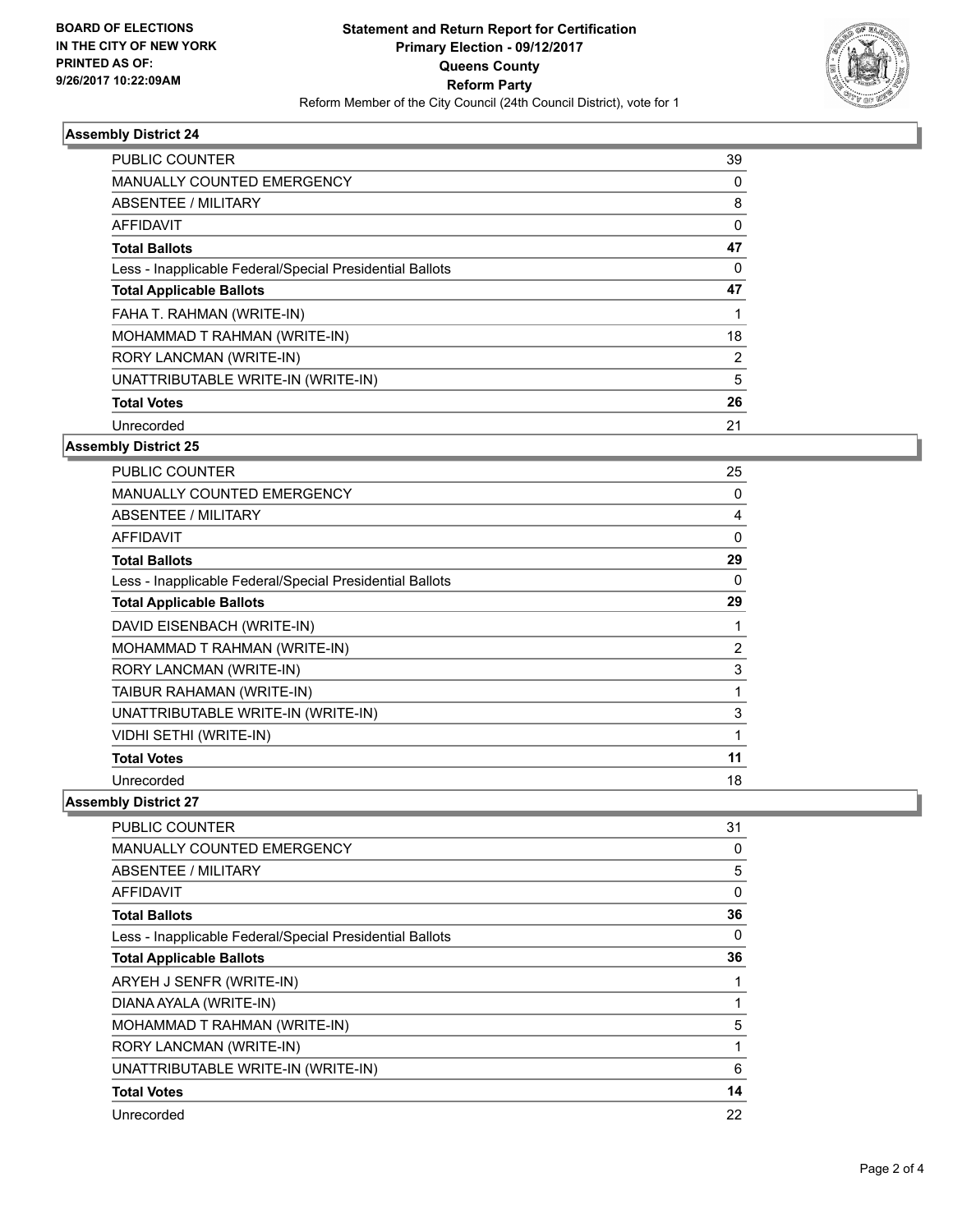

#### **Assembly District 29**

| PUBLIC COUNTER                                           |   |
|----------------------------------------------------------|---|
| <b>MANUALLY COUNTED EMERGENCY</b>                        | 0 |
| ABSENTEE / MILITARY                                      | 2 |
| AFFIDAVIT                                                | 0 |
| <b>Total Ballots</b>                                     | 4 |
| Less - Inapplicable Federal/Special Presidential Ballots | 0 |
| <b>Total Applicable Ballots</b>                          | 4 |
| Unrecorded                                               | 4 |
|                                                          |   |

### **Assembly District 32**

| <b>PUBLIC COUNTER</b>                                    | 44 |
|----------------------------------------------------------|----|
| <b>MANUALLY COUNTED EMERGENCY</b>                        | 0  |
| ABSENTEE / MILITARY                                      | 0  |
| AFFIDAVIT                                                | 0  |
| <b>Total Ballots</b>                                     | 44 |
| Less - Inapplicable Federal/Special Presidential Ballots | 0  |
| <b>Total Applicable Ballots</b>                          | 44 |
| DAVID EISENBACH (WRITE-IN)                               |    |
| MOHAMMAD T RAHMAN (WRITE-IN)                             | 27 |
| RORY LANCMAN (WRITE-IN)                                  |    |
| UNATTRIBUTABLE WRITE-IN (WRITE-IN)                       |    |
| <b>Total Votes</b>                                       | 30 |
| Unrecorded                                               | 14 |